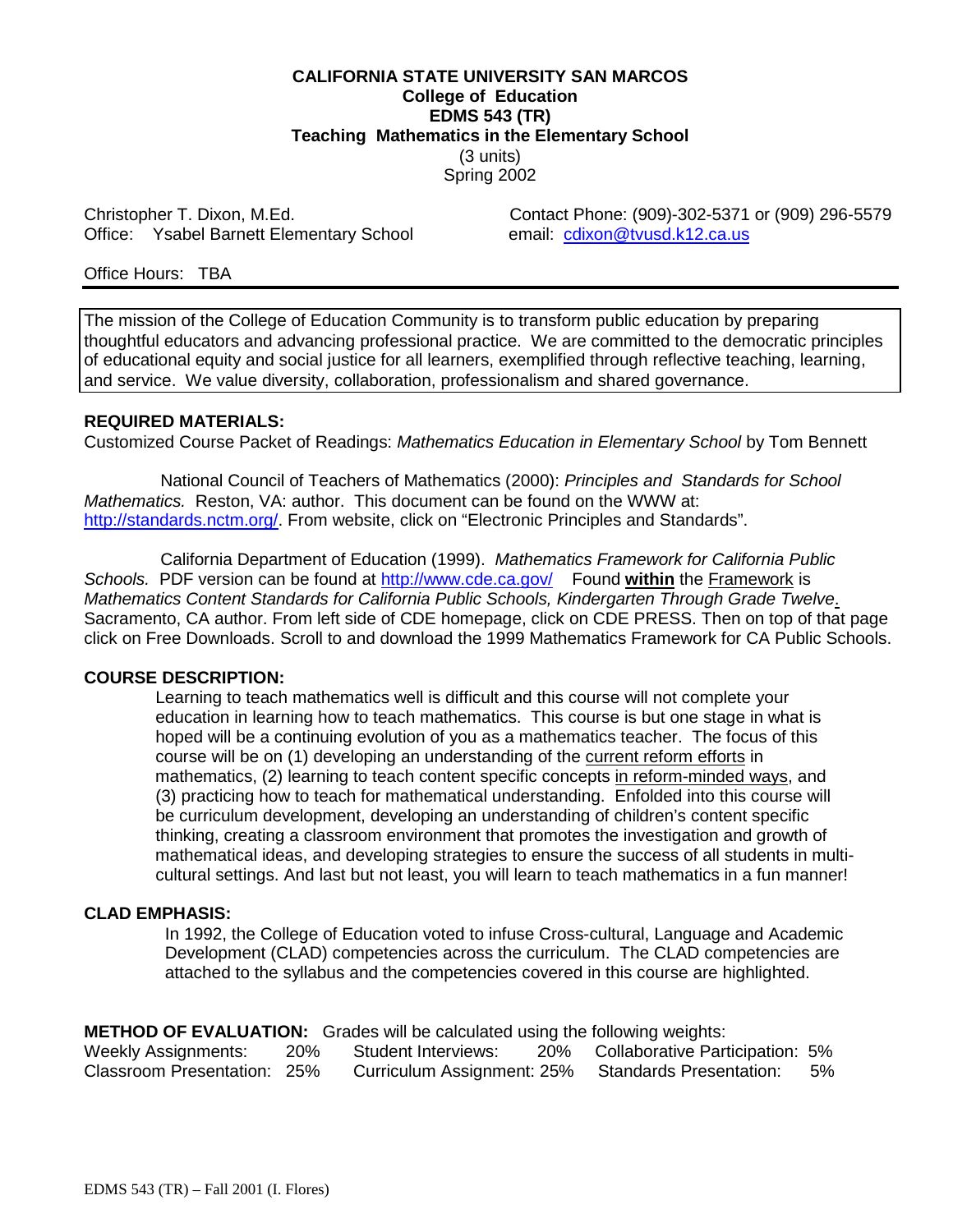- Weekly Assignments (20%) Each week students will write a "meaningful" one page reflection on the article(s) assigned to be read for that week. Each assignment will have ½-inch top, bottom and right margins and a 1-inch left margin. Use single spacing with **only** your name and class session as a heading. These reflections should not repeat what is in the assigned readings. Instead, reflect on, analyze, and connect what is contained in the readings to your own educational experiences, beliefs and thoughts. **You are to turn in only one reflection per week (your choice).**
- Student Interviews (20%) You and one of your classmates will conduct a series of four different student interviews based on questions provided in class. For each interview, you will ask questions to any one student at a predetermined grade level. The purpose of this activity is to get you to begin thinking about students' mathematical understanding, to learn how to effectively pose questions and interpret the meaning of students' answers, and to provide you with valuable opportunities to interact with students.
- Classroom Presentation (25%) Working in small groups you will develop a lesson on a predetermined mathematical topic that you will present to the class. The purpose of this activity is to help you learn how to design effective mathematical activities that reflect the current reform efforts, to provide you with an opportunity to begin compiling mathematical activities that will prove beneficial when you teach, and to provide you with an opportunity to practice teaching mathematics. You will receive feedback on your lesson from your peers as well as the instructor.
- Curriculum Assignment (25%) Students will review mathematics curriculum (e.g., a textbook) at one grade level and write a short paper outlining the strengths and weaknesses of the curriculum. Students will also be asked to provide suggestions for how the curriculum might be used by teachers to be effective.
- Standards Assignment (5%) You will give a brief, oral presentation (no more than five minutes) in class of a predetermined mathematics curriculum standard(s). This will be assigned to each student during Session 1.
- Collaborative Participation (5%) Defined as **actively** engaging in discussions/activities in **all** class sessions. A **positive attitude** is also part of the criteria for this definition.

**GRADING SCALE:** Grades will be based on the following grading scale:

| B 85 - 89 %  |                                  | B-…………80 - 84 % |
|--------------|----------------------------------|-----------------|
|              | $C_{\dots}$ 75 - 79% C- 70 - 74% |                 |
|              |                                  |                 |
| F below 60 % |                                  |                 |

**Punctual attendance and active participation** are essential in this class, not only for you to learn, but so that others may benefit from your input. Due to the dynamic and interactive nature of this course, all students are expected to attend all classes and participate actively. Consistent with the COE's Attendance Policy, for each two class sessions missed, your grade may be lowered one letter grade. For grading purposes, two late arrivals or early departures of more than 15 minutes will be considered the same as one missed class session. Students missing more than 20% of class time may fail this course. Please discuss with me any extenuating circumstances that will cause you to miss class prior to your absence. Attendance will be taken at each class session. Furthermore, grades on assignments turned in late will be lowered unless **prior arrangements** have been made with the instructor.

#### **PLAGIARISM AND CHEATING:**

 Please be sure to read and understand the university policy on plagiarism and cheating as it will be strictly enforced. Academic dishonesty will not be tolerated and will result in a failing grade for this course and will be reported to the University.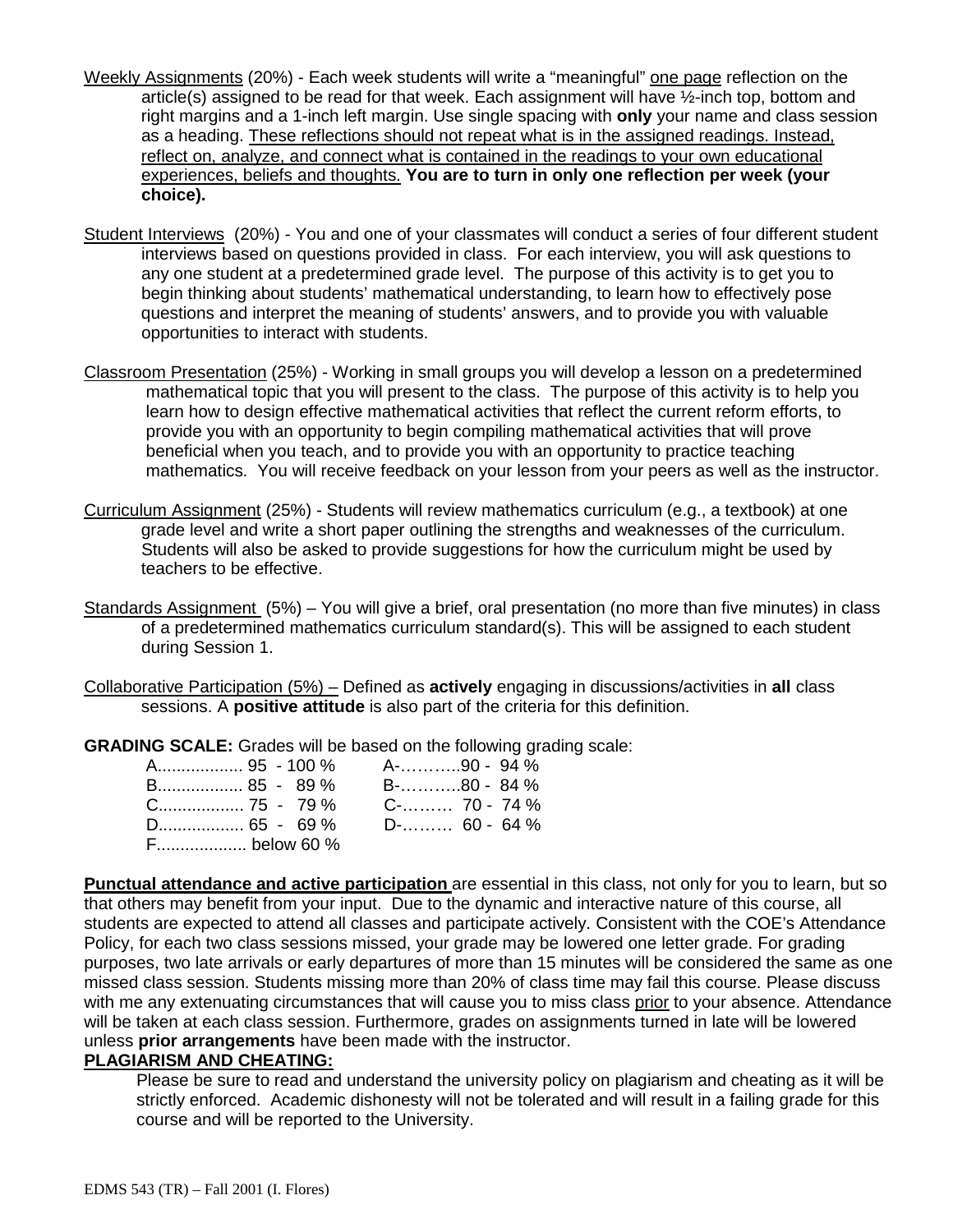# **Session #1 (8/23/2001) COURSE INTRODUCTIONS** NO ASSIGNMENT DUE TODAY ASSIGNMENT OF NCTM STANDARDS FOR SESSION #4

#### **Session #2 (8/28) MODELING**

Carpenter, T.P., Fennema, E., Franke, M.L., Empson, S., & Levi, L. (in preparation). Problem solving as modeling. In Cognitively Guided Instruction in Mathematics: Professional development in primary mathematics (pp.47-49). Madison, WI: Wisconsin Center for Educational Research.

 Carpenter, T.P., Ansell, E., Frank, M.L., Fennema, E., Weisbeck, L. (1993). Models of problem solving: A study of kindergarten children's problem solving processes. Journal for Research in Mathematics Education, 24 (5), 427-440.

# **Session #3 (8/30)**

# **CHILDREN'S UNDERSTANDING**

Carpenter, T.P., & Lehrer, R. (in preparation). Teaching and learning mathematics with understanding.

 Ginsburg, H.P. & Baron, J. (1993). Cognition: Young children's construction of mathematics. In R.J. Jensen (Ed.), Research ideas for the classroom: Early childhood mathematics, (pp. 3-21). New York, NY: Macmillan Publishing Company.

#### **Session #4 (9/4)**

# **FRAMEWORK AND STANDARDS**

 National Council of Teachers of Mathematics (2000): Principles and Standards for School Mathematics. Reston, VA: author. This document can be found on the WWW at: http://standards.nctm.org/.

 California Department of Education (1999). Mathematics Content Standards for California Public Schools, Kindergarten Through Grade Twelve. Sacramento, CA: author. This document can be found on the web at http://www.cde.ca.gov/.

# **Session #5 (9/6)**

# **ADDITION AND SUBTRACTION (Part 1)**

Carpenter, T.P., Fennema, E., Franke, M.L., Empson, S., & Levi, L. (in preparation). What is cognitively guided instruction (CGI)?. In Cognitively Guided Instruction in Mathematics: Professional development in primary mathematics (pp. 1-3). Madison, WI: Wisconsin Center for Educational Research.

 Carpenter, T.P., Fennema, E., Franke, M.L., Empson, S., & Levi, L. (in preparation). Children's mathematical thinking. In Cognitively Guided Instruction in Mathematics: Professional development in primary mathematics (pp. 4-7). Madison, WI: Wisconsin Center for Educational Research.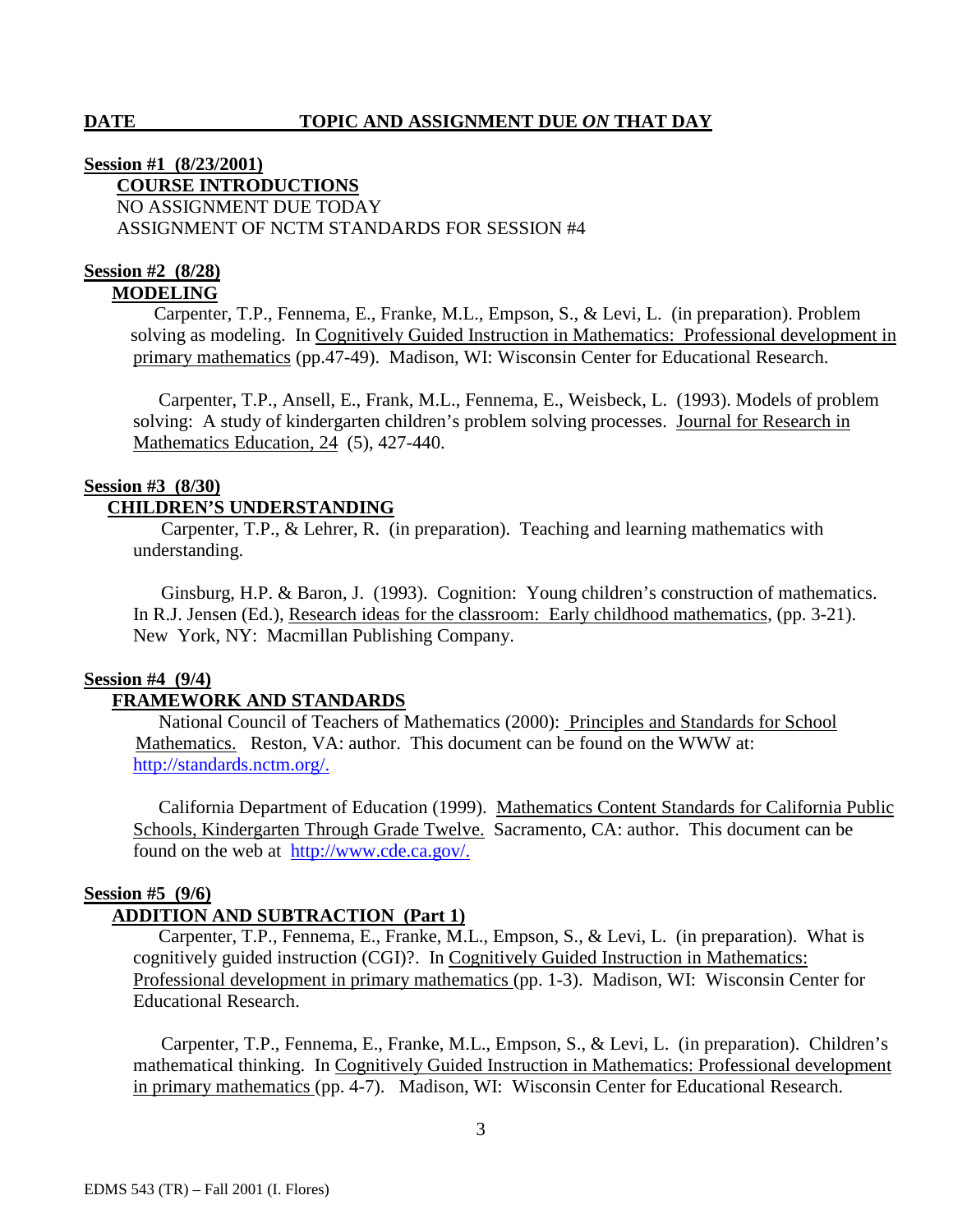Carpenter, T.P., Fennema, E., Franke, M.L., Empson, S., & Levi, L. (in preparation). Classification of addition/subtrction. In Cognitively Guided Instruction in Mathematics: Professional development in primary mathematics (pp. 8-13). Madison, WI: Wisconsin Center for Educational Research.

 Carpenter, T.P., Fennema, E., Franke, M.L., Empson, S., & Levi, L. (in preparation). Children's solution strategies of addition/subtraction problems. In Cognitively Guided Instruction in Mathematics: Professional development in primary mathematics (pp. 14-29). ). Madison, WI: Wisconsin Center for Educational Research.

#### **Session #6 (9/11) INTERVIEWS**

 Huinker, D.M. (1993). Interviews: A window to students' conceptual knowledge of the operations. In N.L. Webb (Ed.) Assessment in the mathematics classroom: 1993 Yearbook (pp. 80-86). Reston, VA: National Council of Teachers of Mathematics.

### **Session #7 (9/13)**

### **TECHNOLOGY**

Dick, T. (April 1988). The continuing calculator controversy. Arithmetic Teacher, 37-41

# **INSTRUCTIONAL PRACTICES (Part 1)**

Heaton, R.M. (1996). Learning while doing: Understanding early efforts to create new practices of teaching and learning mathematics for understanding. In D. Schifter (Ed.), What's happening in math class?: Reconstructing professional identities Vol. 2 (pp. 74-80). New York: Teachers College

 Lester, J.B. (1996). Establishing a community of mathematics learners. In D. Schifter (Ed.), What's happening in math class?: Envisioning new practices through teacher narratives Vol. 1 (pp. 88-102). New York: Teachers College.

# **INSTRUCTIONAL PRACTICES (Part 2)**

 Ball, D.L. (Summer 1992). Magical hopes: Manipulatives and the reform of math education. American Educator, 14, 16-18, 46-47

## **Session #8 (9/18)**

# **ASSESSMENT**

#### \***Interview #1 Due Today (Everyone--NOT Optional)**

Bennett, T.R. (1996). Reform in mathematics assessment: The concerns new assessment practices are trying to address. Unpublished manuscript.

 St. Clair, J. (1993). Assessing mathematical understanding in a bilingual kindergarten. In N.L. Webb (Ed.) Assessment in the mathematics classroom: 1993 Yearbook (pp. 65-73). Reston, VA: National Council of Teachers of Mathematics.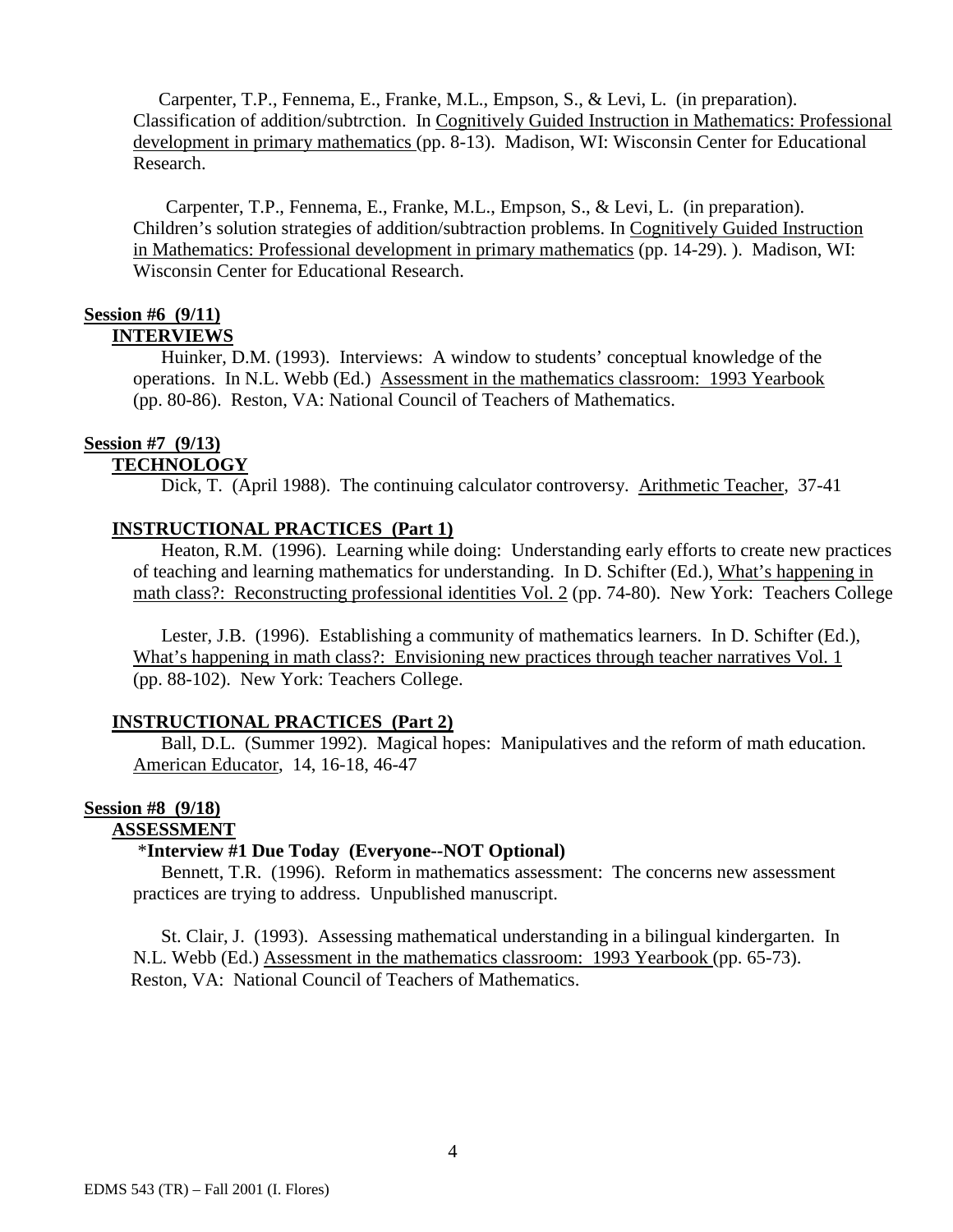#### **Session #9 (9/20) FRACTIONS**

#### **\*Fractions Interview Due Today (Option For Interview #2)**

 Bezuk, N. & Bieck, M. (1993). Current research on rational numbers and common fractions: Summary and implications for teachers (pp. 118-136). In D.T. Owens (Ed.), Research Ideas for the classrooms: Middle grades mathematics. New York: Macmillan.

 Empson, S.B. (October 1995). Using sharing situations to help children learn fractions. Teaching Children Mathematics, 110-114.

 Owens, D.T. & Super, D.B. (1993). Teaching and learning decimal fractions (pp. 137-158). In D.T. Owens (Ed.), Research ideas for the classrooms: Middle grades mathematics. New York: Macmillan.

# **Session #10 (9/25)**

# **MEASUREMENT AND SCALE**

#### **\*Measurement and Scale Interview Due Today (Option For Interview #2)**

 Sanford, S. (1993). Assessing measurement in the primary grades. In N.L. Webb (Ed.), Assessment in the mathematics classroom: 1993 Yearbook (pp. 74-79). Reston, VA: National Council of Teachers of Mathematics.

 Hendry, A.M. (1996). Facilitating children's construction of their own mathematical understandings. In D. Schifter (Ed.), What's happening in math class?: Envisioning new practices through teacher narratives Vol. 1 (pp. 9-13). New York: Teachers College.

#### **Session #11 (9/27) GEOMETRY**

### **\*Geometry Interview Due Today (Option For Interview #3)**

Nitabach, E. & Lehrer, R. (April 1996). Developing spatial sense through area measurement. Teaching Children Mathematics, 2 (8), 473-476.

Sovchik, R.J. (1996). Geometry (pp. 493-525). In Teaching mathematics to children, (2nd ed.). New York: Harper Collins.

# **Session #12 (10/2)**

### **FUNCTIONS AND ALGEBRA**

#### **\*Functions and Algebra Interview Due Today (Option For Interview #3)**

 Usiskin, Z. (February 1997). Doing algebra in grades K-4. Teaching Children Mathematics, 3 (6), 346-356.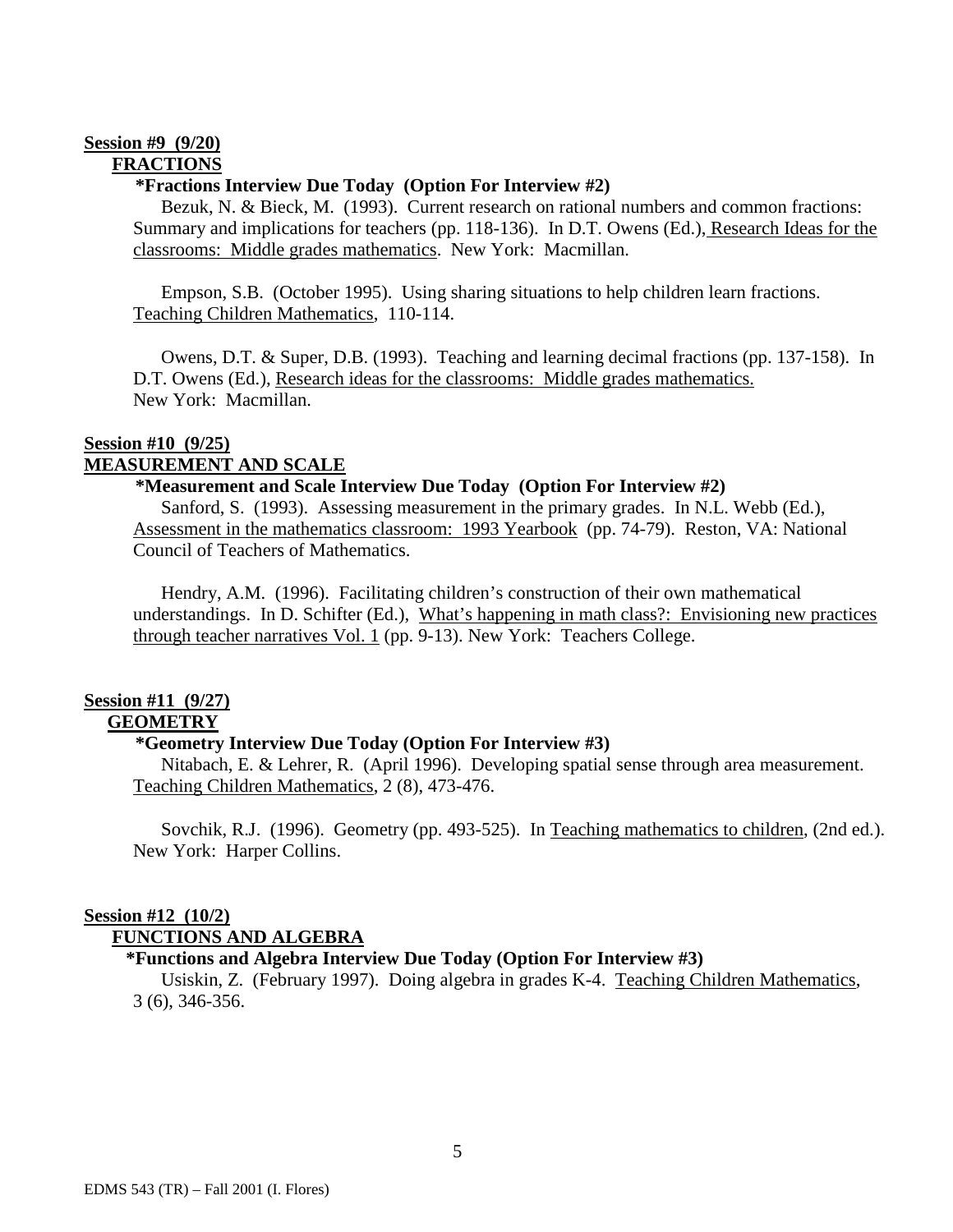# **Session #13 (10/4)**

# **STATISTICS AND PROBABILITY**

### **\*Statistics and Probability Interview Due Today (Option For Interview #3)**

 Russell, S. J. & Mokros, J. (February 1996). What do children understand about average? Teaching Children Mathematics,2 (6), 360-364.

 Fennell, F. (1993). Probability. In T.E. Rowan & L.J. Morrow (Eds.), Implementing the K-8 curriculum and evaluation standards: Readings from the arithmetic teacher (pp. 78-82). Reston, VA: National Council of Teachers of Mathematics.

 Friel, S. N. & Corwin, R.B. (1993). The statistics standards in K-8 mathematics. In T.E. Rowan & L.J. Morrow (Eds.), Implementing the K-8 curriculum and evaluation standards: Readings from the arithmetic teacher (pp 73-77). Reston, VA: National Council of Teachers of Mathematics.

#### **Session #14 (10/9)**

# **NUMBER CONCEPTS AND PLACE VALUE**

# **\*Number Concepts and Place Value Interview Due Today (Option For Interview #4)**

 Carpenter, T.P., Fennema, E., Franke, M.L., Empson, S., & Levi, L. (in preparation). Base-ten number concepts. In Cognitively Guided Instruction in mathematics: Professional development in primary mathematics (pp. 67-90). Madison WI: Wisconsin Center for Ed. Research

### **Session #15 (10/11)**

# **ADDITION AND SUBTRACTION (Part 2)**

#### \***Addition and Subtraction Interview Due Today (Option For Interview #4)**

Hiebert, J., Carpenter, T.P., Fennema, E., Fuson, K., Human, P., Murray, H., Olivier, A., & Wearne, D. (in preparation). Designing classrooms for learning mathematics with understanding.

### **Session #16 (10/16)**

# **MULTIPLICATION AND DIVISION**

### **\*Multiplication and Division Interview Due Today (Option For Interview #4)**

Carpenter, T.P., Fennema, E., Franke, M.L., Empson, S., & Levi, L**.** (in preparation). Multiplication and division. In Cognitively Guided Instruction in mathematics: Professional development in primary mathematics (pp. 30-46). Madison, WI: Wisconsin Center for Ed. Research.

Carey, D.A., Fennema, L., Carpenter, T.P., & Franke, M.L. (1995). Equity and mathematics education. In W.G. Secada, E. Fennema, & L.B. Adajian (Eds.), New directions for equity in mathematics education (pp. 93-125). New York: Cambridge.

#### **STUDENT TEACHING BEGINS 10/18/2001**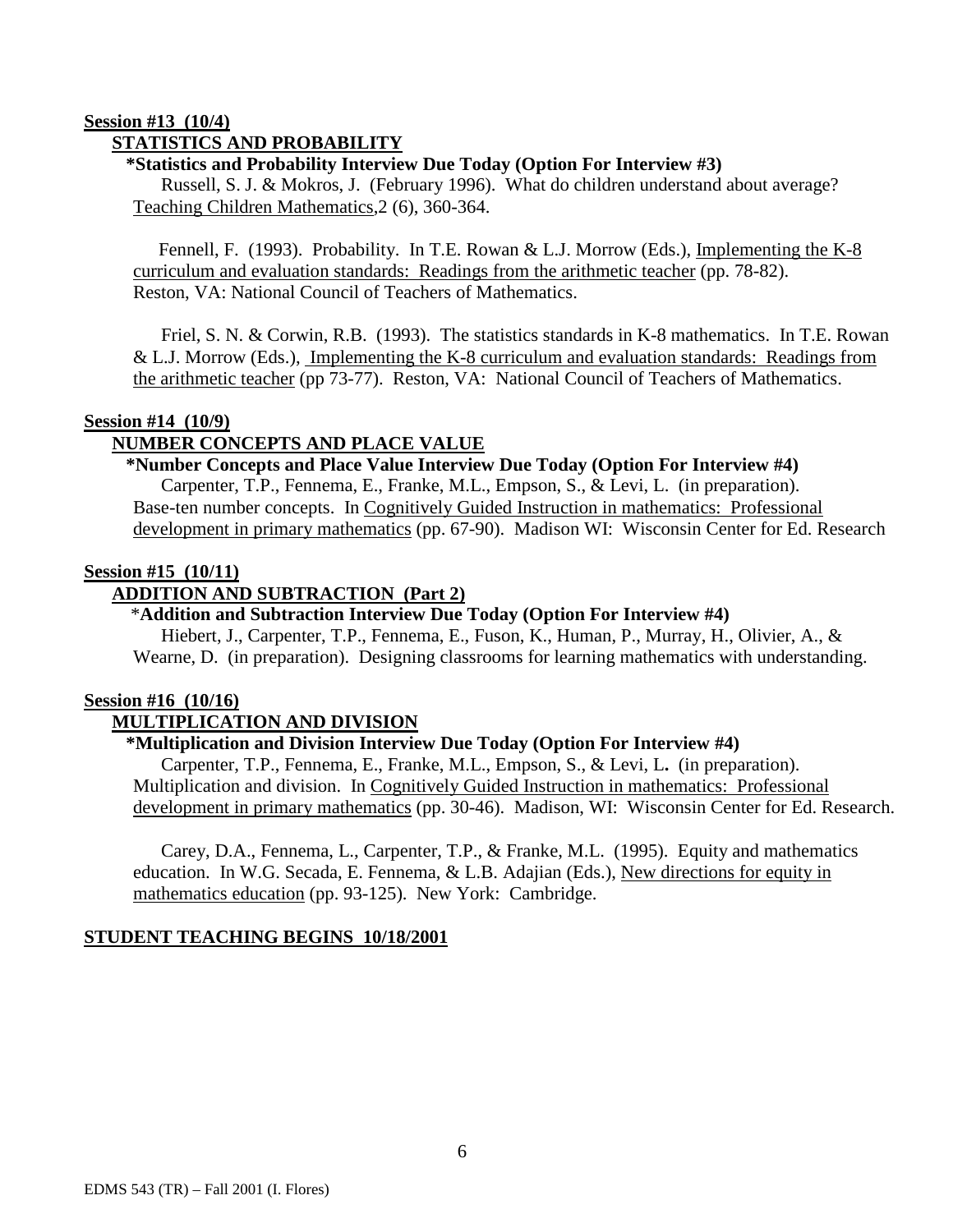### **STUDENT INTERVIEWING GUIDLINES**

EDMS 543 -- Fall 2001

These assignments are designed to give you an opportunity to focus on a single child's thinking about mathematics. It will also help you to improve your use of inquiry for assessment purposes and to better understand elementary level students with different understandings.

I recommend that you have a partner for interviewing. A partner would be especially helpful for note-taking and additional insights into the child's thinking. As a pair, you would interview one child. Each person would then be responsible for writing up his/her own follow-up reflection. Papers should be submitted together, along with the student work (no names on the work, please).

Interviews will be directed toward primary (K-2) or upper elementary (3-5) students. Therefore, if possible, students who are observing/student teaching in a K-2 classroom might want to pair with a student observing/ student teaching in a 3-5 classroom.

### **Prior to the interview**

- You should arrange with a teacher (or parent of a child you know) to interview one child for 20-30 minutes in a quiet place outside of the classroom, if possible.
- Ask the teacher what manipulatives the child has experience using and see if it is possible to have these materials available during the interview. Minimally, you will want paper and pencil and some type of concrete material for counting.
- Develop a list of questions you may want to use if the child is not forthcoming with a response. For example, if the child says, "I just knew it", you might respond with, "What did you think about first?" or, "If you were helping a friend, how would you explain what you did?"

# **During the interview**

Work with the child individually. Begin the interview by informing the child that you will be giving him/her a series of math problems to solve and that you are interested in his/her thinking process and in the strategies s/he uses to solve these problems. Tell the child that s/he can solve the problems in any way s/he wants. Introduce the child to the manipulatives available.

Orally provide the child with the problems you received from class and provide him/her with sufficient time to complete each problem. You may also want to provide the child with a written copy of the problem--only give the child one written problem at a time (not the entire interview).

After the child answers each problem, you should ask a variety of questions that will help you to better understand the child's thinking and to assess his/her mathematical understanding. **You will want to note the questions you ask and the child's responses,** and it may be necessary to ask the child to wait while you are writing--it is OK to ask the child to wait. **You should not tape-record/video-tape the interview without parental permission.**